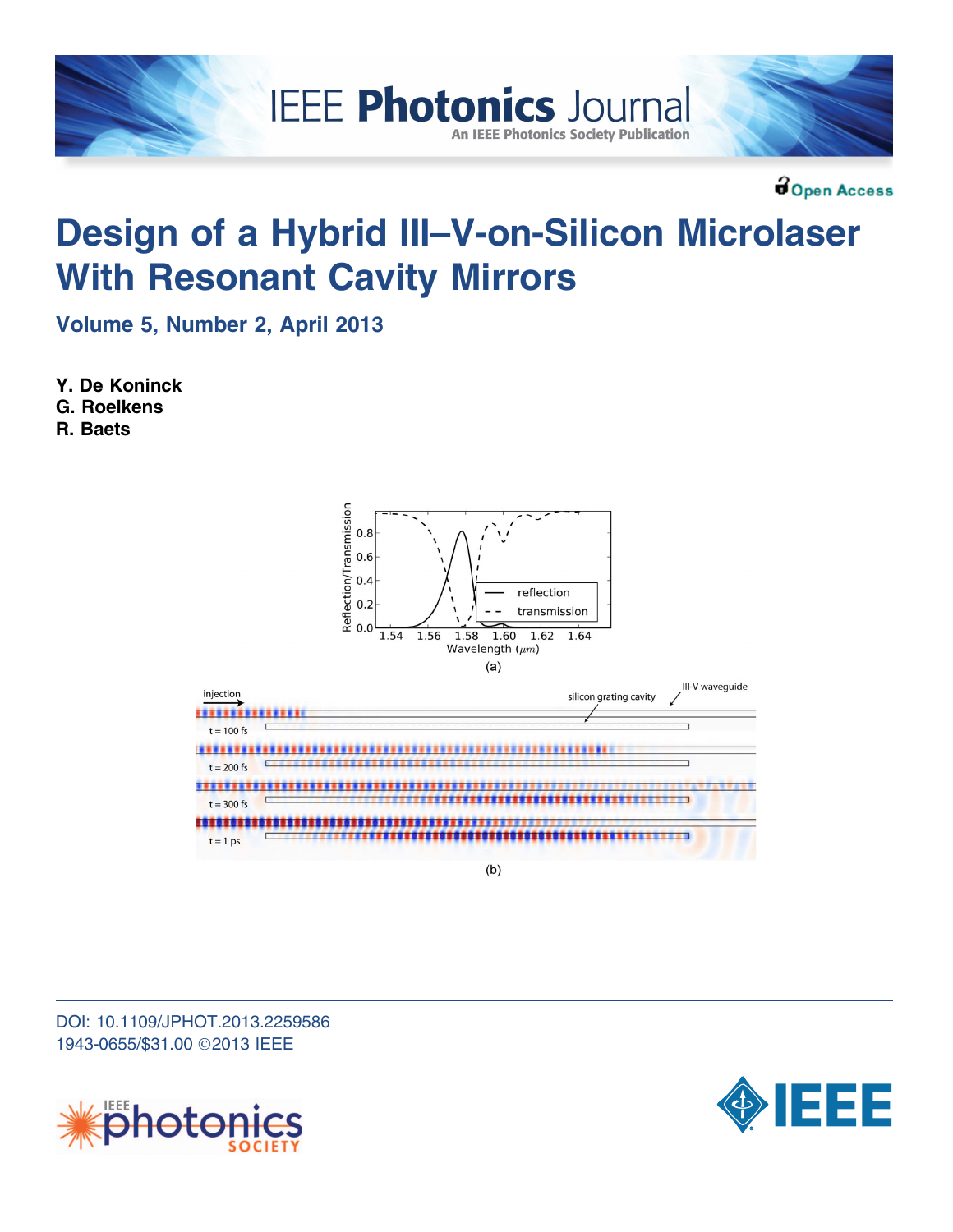## Design of a Hybrid III–V-on-Silicon Microlaser With Resonant Cavity Mirrors

#### Y. De Koninck, G. Roelkens, and R. Baets

Photonics Research Group, Department of Information Technology, Ghent University-IMEC, Center for Nano- and Biophotonics (NB-photonics), B-9000 Ghent, Belgium

> DOI: 10.1109/JPHOT.2013.2259586 1943-0655/\$31.00 © 2013 IEEE

Manuscript received April 8, 2013; accepted April 15, 2013. Date of current version April 29, 2013. This work was supported in part by the Agency for Innovation by Science and Technology (IWT) through the strategic basic research (SBO) project GlucoSens and in part by the European Research Council through the InSpectra project. The work of Y. De Koninck was supported by Research Foundation Flanders (FWO). Corresponding author: Y. De Koninck (e-mail: yannick.dekoninck@intec. ugent.be).

Abstract: A novel approach is presented to realize compact III–V-on-silicon microlasers. The concept relies on resonant mirrors in which the close interaction between a III–V waveguide and an underlying silicon cavity provides high narrow-band reflection back into the III–V waveguide. Combining two such mirrors with a III–V waveguide in between leads to a resonant mirror laser. The properties of the resonant mirror are studied for a variety of device parameters. Using this information, the properties of the resulting laser, such as threshold power and side-mode suppression ratio, are investigated. These calculations correspond well to proof-of-concept experimental results.

Index Terms: Silicon photonics, heterogeneous III-V integration, lasers, bonding, microlasers, microcavity.

## 1. Introduction

Over the last decade, silicon has grown to be one of the most important material systems available for integrated photonic components and circuits. Combining the mature fabrication technology inherited from CMOS electronics with the high refractive index contrast between the silicon waveguide core and its surrounding cladding allows for unprecedented miniaturization and integration of passive optical components as well as high-speed modulators and detectors. Unfortunately, silicon has an indirect bandgap, making it unsuitable as a laser gain material. Over the years, a number of approaches have been proposed to enable laser sources on silicon-based nanophotonic platforms. Examples are epitaxial growth of a direct-bandgap III–V material on top of the silicon substrate [1], exploiting nonlinear photon interaction in the silicon itself [2], or using strained and doped germanium on top of the silicon layer as a laser gain medium [3]. However, the most performant approach to date is the so-called hybrid III–V-on-silicon integration. A III–V semiconductor die with an epitaxial structure grown on top is bonded upside down onto a patterned silicon-on-insulator (SOI) die using either molecular or adhesive bonding [4]. After the III–V substrate is removed, the remaining III–V film (thickness from below 100 nm to a few micrometers) is patterned using a series of lithography and etching steps. Finally, metal contacts are added to obtain the desired laser structure.

A number of hybrid laser types have been presented over the last years. DFB and DBR lasers were demonstrated using both molecular [5] and adhesive [6] bonding. In both cases, the optical mode is mainly confined to the passive silicon layer, but its evanescent tail reaches into the III–V overlay where it experiences optical gain. This approach results in relatively large devices (> 400  $\mu$ m) and,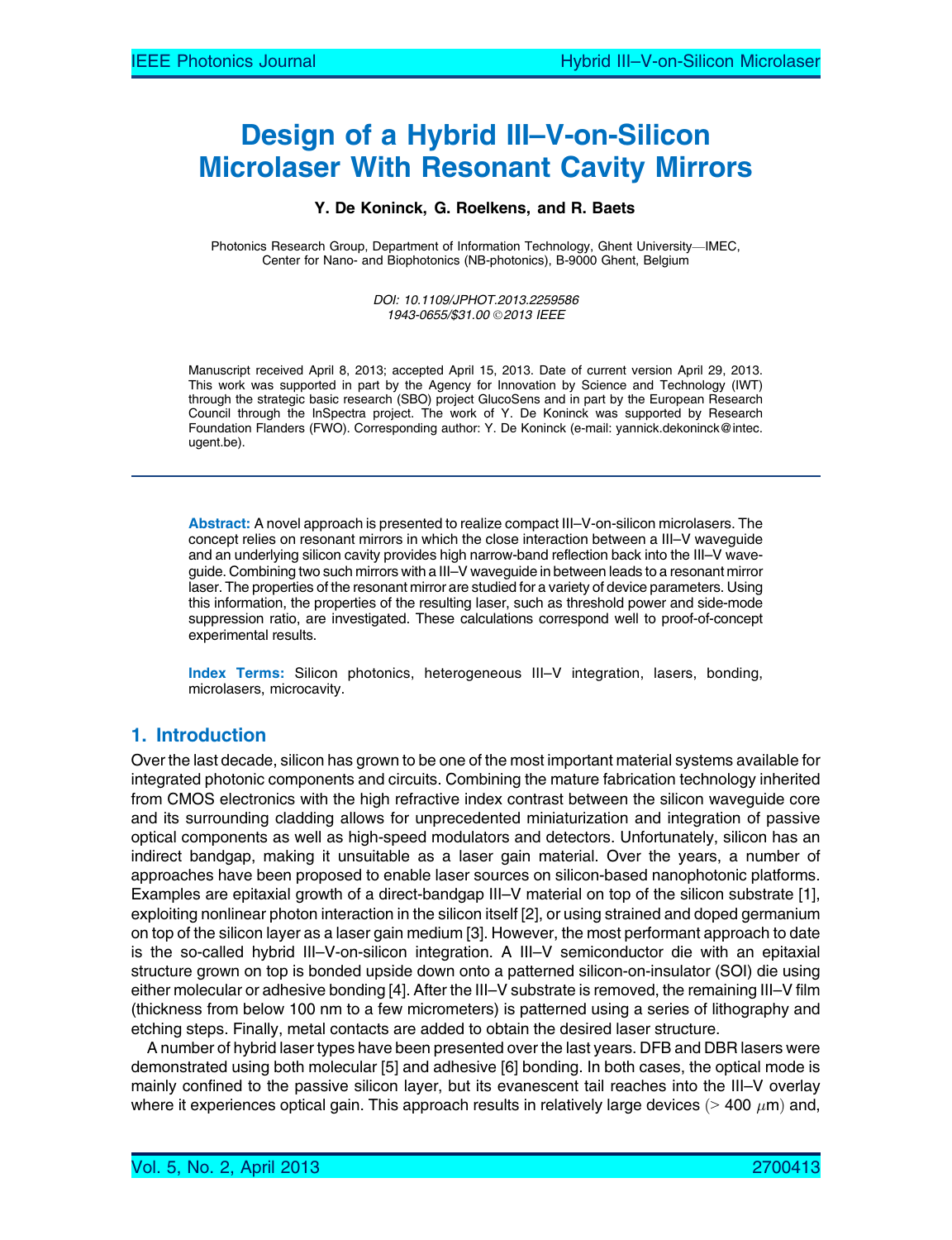

Fig. 1. Schematic side view of a heterogeneously integrated Si/III–V laser with resonant mirrors. The different arrows illustrate the operation of the grating cavity as a mirror. The dimensions on this scheme are not to scale, especially the length of the gain section is greatly reduced for the sake of clarity.

consequently, a high threshold current  $(> 20 \text{ mA})$ . However, reducing the laser threshold current to shrink the overall power consumption is of paramount importance in many applications. One way to reduce the threshold current is to scale down the physical size of the laser. Examples of such socalled microlasers are III–V microdisk lasers [7], linear III–V photonic crystal cavity lasers [8], and photonic crystal mirror VCSELs [9]. The threshold pump power for these microlasers is on the order of 1 mW or less. Electrically injected microdisk lasers have been demonstrated, but the disk cavity supporting whispering gallery modes lacks an inherent wavelength selection mechanism to prevent mode hopping and multimode lasing. The linear III–V photonic crystal cavity laser and the photonic crystal mirror VCSEL laser are inherent single-mode laser cavities, but electrical injection has not yet been demonstrated. In this paper, we propose a novel design for heterogeneously integrated III–V-onsilicon microlasers that promises to enable small-footprint single-mode lasers with precise wavelength control and a low laser threshold. In the first part of this paper, we will introduce the general concept of the proposed laser, which revolves around the concept of resonant cavity mirrors. We will also provide an in-depth discussion of a number of mirror designs and the influence of the different parameters on the reflectivity spectrum. In the second part, we will discuss how this mirror fits in the overall laser design and estimate the expected laser characteristics.

## 1.1. Resonant Cavity Mirror Lasers

The general layout of the proposed laser concept is depicted in Fig. 1. Like any other laser, this design consists of two mirror sections with an active gain section in between. The gain section consists of a III–V waveguide with no silicon waveguide underneath (Gain Section in Fig. 1). In other words, the optical mode traveling through the gain section is fully confined to the III–V waveguide. This way, the overlap between the optical mode and the active layer in the gain section is optimized. In each mirror section, a silicon grating cavity lies underneath the III–V waveguide. This can be a finite grating that supports a number of band-edge resonances or a grating with a quarter-wave shift that supports a localized defect resonance. When the light propagating in the III–V waveguide reaches the section with the silicon cavity underneath (1 in Fig. 1), a small fraction couples (2) to the silicon resonator. If the wavelength of the light is close to the silicon cavity resonance wavelength, power will start to build up in this cavity (3). If the energy contained in the silicon cavity is high enough, a significant amount of light will couple back into the III–V waveguide. The light coupling back codirectionally to the III–V waveguide (4) will interfere destructively with the light that did not couple to the silicon cavity, yielding, in the ideal case, no transmission through the III–V waveguide (7). The light that couples back into the III–V waveguide counterdirectionally to the incident light (5) will provide the feedback necessary for laser operation. Since this is a resonant phenomenon, the reflection bandwidth of this mirror will be narrow, which is useful for single-mode operation. Although the size of the mirror structure largely depends on actual cavity implementation, we will propose designs where the mirror is shorter than 30  $\mu$ m. This approach to implementing compact wavelength-selective optical feedback also provides an elegant mechanism to couple the generated laser light to an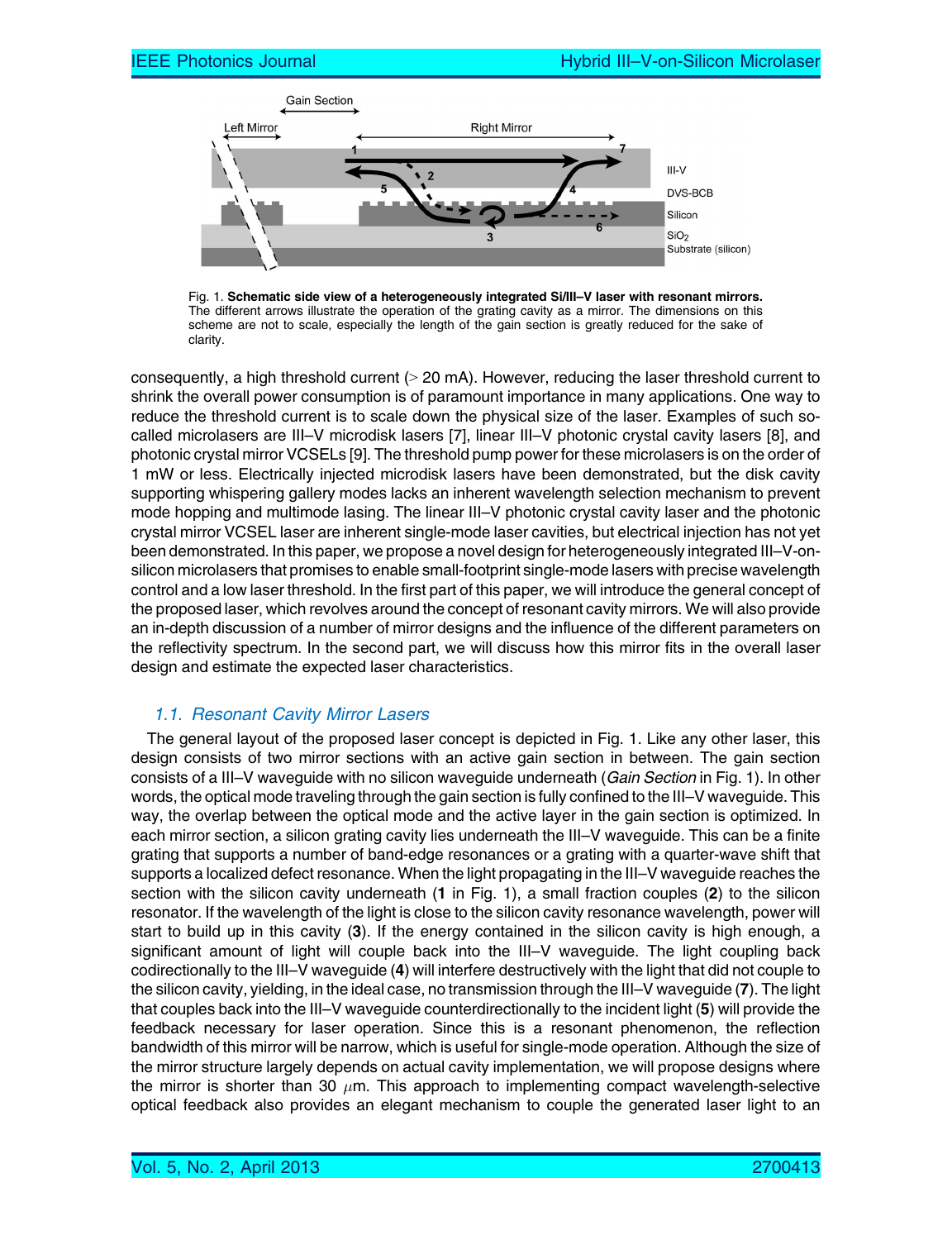external silicon waveguide. Because of the resonance, there is already a large energy buildup inside the silicon cavity. By extending the silicon waveguide beyond the grating, a small amount of light can tunnel out of the cavity into the silicon waveguide  $(6)$ . This waveguide can lead the generated laser light anywhere on the photonic integrated circuit. Alternatively, a waveguide can be brought into close proximity next to the cavity to directionally couple some of the light in the silicon cavity to the waveguide. The amount of coupling can be determined by the spacing between the waveguide and the cavity.

This interplay between a III–V waveguide and a silicon cavity underneath that results in narrowband reflection back into the III–V waveguide is called a *resonant mirror*. The combination of two such mirrors with a III–V gain section in between is a resonant mirror laser. The laser wavelength is determined by the overlap between the active material's gain spectrum, the narrow reflectivity spectrum of the mirrors, and the spectral position of the longitudinal modes in the III–V waveguide. For this type of laser, nearly all important laser parameters, such as lasing wavelength, threshold power, and side-mode suppression ratio (SMSR), are, to a large extent, determined by the reflectivity spectrum of the resonant mirror. This work will, therefore, first investigate the reflectivity spectrum of different resonant mirror designs using full-vectorial 3-D FDTD simulations. For each design, the influence of the predominant parameters in the system will be explained. Second, the calculated spectrum is used to estimate laser properties such as threshold power and SMSR.

## 1.1.1. Technology Platform and Simulation Tools

In this paper, the silicon waveguide structure is assumed to be fabricated on a standard 220-nm SOI platform: On top of the silicon substrate lies a 2- $\mu$ m-thick silicon oxide layer  $(n_{\sf SiO_2}=1.45)$  that is covered with another 220-nm-thick silicon layer  $(n<sub>Si</sub> = 3.477)$ . The silicon grating cavities are strip waveguides (220-nm etch) with 70-nm-deep etched corrugations. The choice for this particular waveguide structure is motivated by the fact that it can be fabricated in a widespread and mature technological process based on CMOS fabrication processes. Also, many passive optical components with excellent properties have been demonstrated in this technology. To enable close integration of optical functions, the silicon layer of the laser source and the passive silicon components should be fabricated in the same technology. However, the conclusions that will be drawn from the simulations performed in this particular material system can be extended to any other high-index-contrast technology.

The silicon die is covered by a thin layer of divinylsiloxane benzocyclobutene (DVS-BCB  $$  $n_{\text{BCB}} = 1.55$ ) as this is the material used for adhesive bonding. To avoid bubbling of the BCB, the patterned silicon die can be planarized with  $SiO<sub>2</sub>$  prior to bonding. This way, high-quality ultrathin bonding layers can be achieved [10]. Alternatively, molecular bonding can be used. The III–V layer is 240 nm thick and consists of an 80-nm bulk InGaAsP active layer ( $n_{\text{InGaAsP}} = 3.57$ ) sandwiched between nonintentionally doped InP layers  $(n_{\text{InP}} = 3.1649)$ . The waveguide in the III–V layer is 1.6  $\mu$ m wide. To simplify the analysis, the III–V waveguide has no electrical contacts. To pump the active region, the structure is illuminated from the top with a pump laser beam. It is possible to pump the active region electrically, for example, by using lateral injection as proposed in [11], but this is outside the scope of this paper.

Throughout this paper, we make extensive use of the open-source 3-D FDTD package MEEP [12]. Reflection and transmission spectra are calculated by launching a short pulse into the III–V waveguide and measuring the reflected and transmitted power flux in the same waveguide. Q-factors are extracted using harmonic inversion [13] of the electric field time trace inside the cavity after the initial excitation has faded out. Dispersion diagrams are calculated using the open-source package MPB [14]. TE polarized light is used throughout this paper.

## 2. Band-Edge Resonators

The dispersion diagram in Fig. 2(a) relates the wave vector of the fundamental guided TE mode to its vacuum wavelength in a 1.6- $\mu$ m-wide silicon waveguide grating (period = 285 nm, duty cycle 50%). The figure shows that this particular grating does not support propagating modes between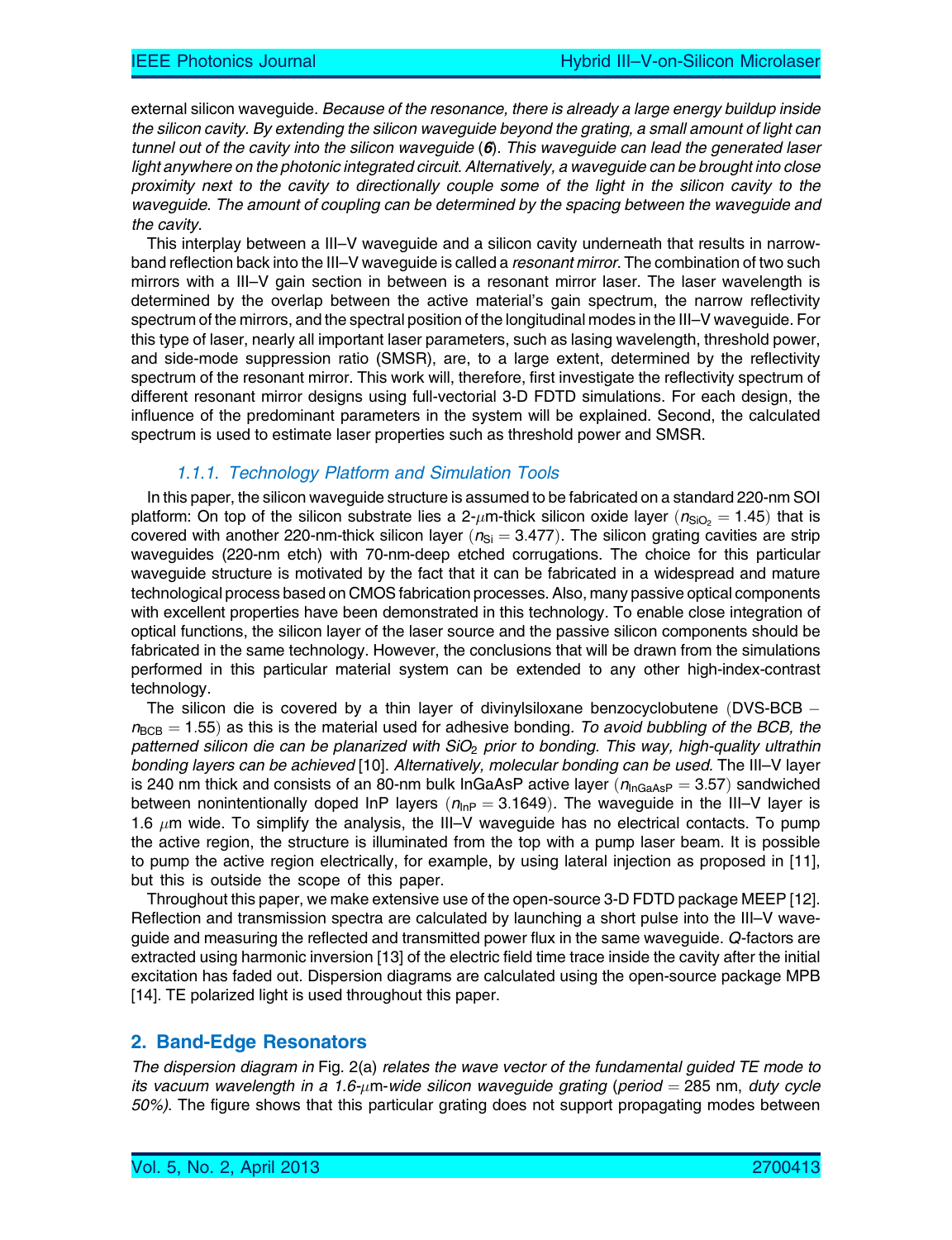

Fig. 2. (a) Dispersion diagram for a silicon waveguide grating with dimensions as indicated in the figure showing the grating's stopband. (b) Resonance wavelengths (indicated by the scatter points) and corresponding Q-factors for the band-edge resonances in such a waveguide grating. The different curves are for different cavity lengths. The dotted line serves as a guide to the eye to connect the different resonances in the same structure.

 $\lambda = 1492$  nm and  $\lambda = 1570$  nm, the *grating's stopband*. A direct consequence of this *stopband* is the flattening of the dispersion curve near the edges of the band where  $d\omega/dk$  (hence also  $d\lambda/dk$ ) reaches zero at  $k=\pi/\Lambda.$  Since group velocity  $v_g$  is proportional to  $d\omega/dk,$  the guided modes near the edge of the band will have a decreased group velocity and are called 'slow-light' modes.

In a grating of finite length, the mode experiences reflection at the facets, leading to Fabry–Perot resonances. However, due to their low group velocity, it takes the modes near the band-edge a longer time to travel through the cavity, increasing the Q-factor significantly as compared with Fabry–Perot cavities of similar length and facet reflectivity. For a more in-depth theoretical treatment of band-edge resonances, see [15].

#### 2.1. Intrinsic Cavity Properties

Fig. 2(b) shows the frequencies and corresponding Q-factors for the band-edge resonances of a 1.6-µm-wide silicon grating cavity. Only the resonances at the low-energy side of the band (1570 nm instead of 1490 nm) are considered because these are the Bloch modes that are mainly concentrated in the higher parts of the grating. Consequently, these resonances are more confined to the silicon layer, leading to lower out-of-plane leakage and a higher Q-factor. These Q-factors are for the intrinsic grating cavities, so there is a thin layer of BCB on top of the gratings but no III–V waveguide. The grating period is 285 nm (50% duty cycle). The different curves in Fig. 2(b) are for 40, 60, and 80 periods. For such short cavity lengths and in the absence of material absorption, the predominant loss mechanism in this type of cavity that limits the Q-factor is leakage from the grating's end facets. That explains why the Q-factor is maximum near the bandgap and increases with an increasing number of periods: In both cases, it takes the photons a longer time to travel between the facets. As could be expected from a Fabry–Perot-like cavity, increasing the number of periods (so increasing the cavity length) will increase the spectral resonance density. On the other hand, spectral spacing between different resonances is not constant as in a classic Fabry–Perot resonator, but increases as the group velocity increases when going away from the band-edge.

#### 2.2. Band-Edge Resonators Used as Resonant Mirrors

Fig. 3(a) shows typical reflection and transmission spectra of a resonant mirror with a band-edge grating resonator. This spectrum was calculated by launching the fundamental eigenmode into the III–V waveguide (1 in Fig. 1) and collecting the reflected eigenmode in the same location. The transmission spectrum was also calculated in the III–V waveguide at position 7 in Fig. 1.

In this particular example, the silicon cavity consists of a 60-period grating with a 285-nm pitch. The distance between the top of the silicon waveguide and the bottom of the III–V waveguide (the *bonding layer thickness*) is 300 nm. The silicon waveguide grating is 1.6  $\mu$ m wide, and the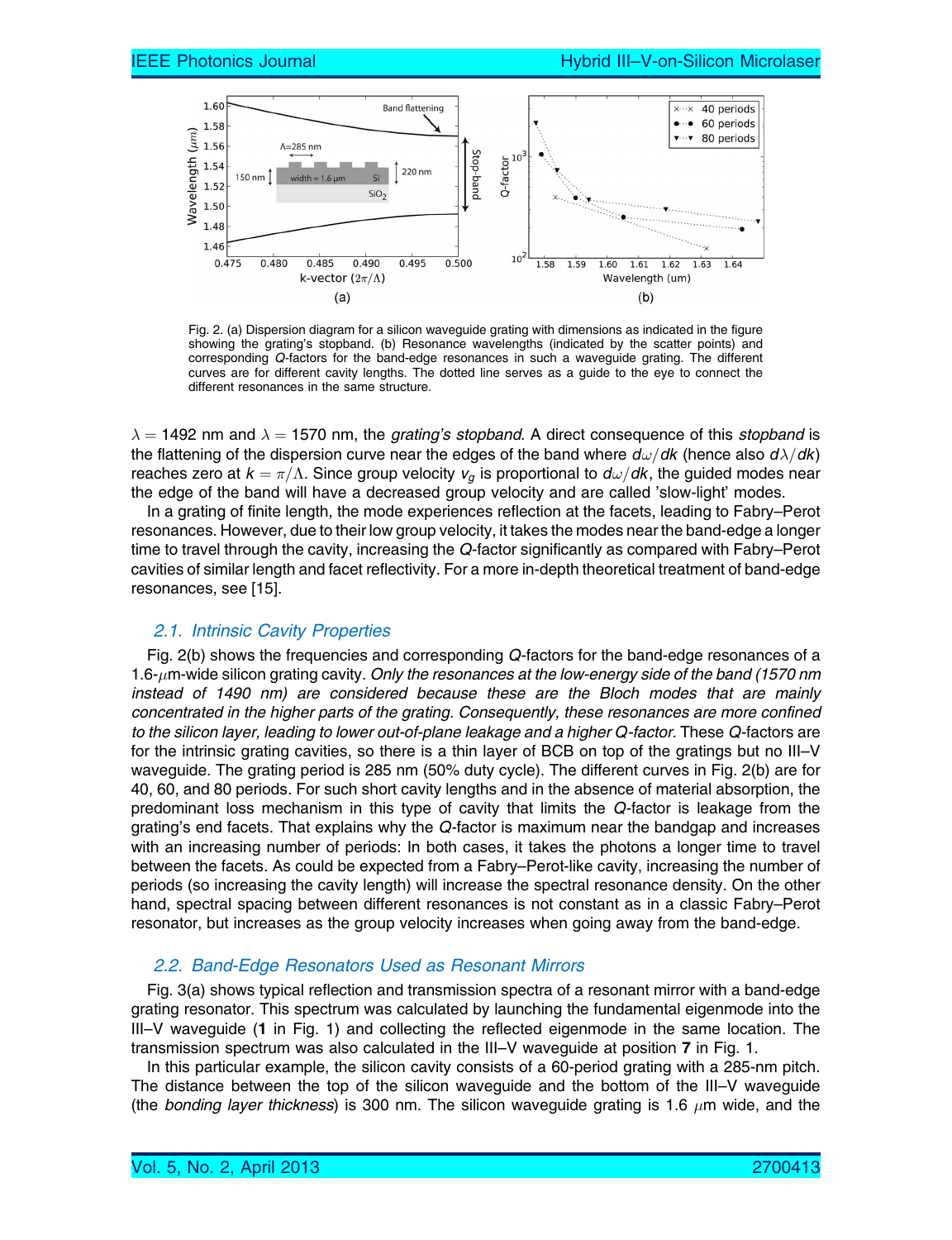

Fig. 3. (a) Reflection and transmission spectra of a resonant mirror using a silicon band-edge cavity with 60 periods and a grating pitch of 285 nm. (b) Field profiles through a cross section at different points in time for CW injection (at resonance wavelength) of the same structure.

III–V waveguide is 1.5  $\mu$ m wide. At the resonance wavelength (1577.95 nm), the total reflection back into the III–V waveguide is 81.65%, while only 2% is transmitted through the III–V waveguide. The reflection bandwidth (FWHM) is 14 nm. Consequently, the Q-factor for the loaded system (silicon cavity  $+$  III–V waveguide) is 112.7. This is considerably lower than the silicon cavity's intrinsic  $Q$ -factor ( $\approx$ 1000), which means that the loss in the silicon cavity is now dominated by coupling to the III–V waveguide.

To gain more insight into the operation of the mirror, Fig. 3(b) shows the electric field in a cross section similar to that in Fig. 1 at four different points in time. A CW signal ( $\lambda = 1578$  nm, the mirror's resonance wavelength) is injected into the III–V waveguide  $(t = 100 \text{ fs})$ . Only a small fraction of the light in the III–V waveguide couples to the silicon cavity ( $t = 200$  fs), and most of the light propagates through the III–V waveguide  $(t = 300 \text{ fs})$ . Once the energy in the silicon cavity is sufficiently high  $(t = 1 \text{ ps})$ , light is reflected back into the III–V waveguide. Consequently, light is no longer transmitted through the III–V waveguide. The electric field amplitude in the III–V waveguide is higher at  $t = 1$  ps because the forward (incoming) wave and the backward (reflected) wave both propagate through the same waveguide, giving rise to a standing wave. The same figure also clearly shows that most of the light that is not reflected leaks away from the right-hand side of the silicon cavity. This light can be collected by adding a silicon waveguide at the end of the cavity to serve as an output port of the laser, as described in Section 1.1.

The reflection spectrum of the resonant mirror strongly depends on the geometry of the silicon cavity. Inevitable fabrication errors in the silicon layer, such as a deviation in grating fill-factor or etchdepth, will change the effective index of the silicon cavity mode. This, in turn, will shift the resonance wavelength of the cavity and, consequently, the laser wavelength. If necessary, it is possible to bring a thermal tuning mechanism in close proximity to the silicon cavity to control its refractive index and, therefore, its resonance wavelength. Yet, the most important properties of a resonant mirror based on band-edge resonances, maximum reflectivity and reflection bandwidth, are mainly determined by the Q-factor of the silicon cavity and the degree of coupling between the silicon cavity and the III–V waveguide. These two properties are predominantly controlled by the length of the silicon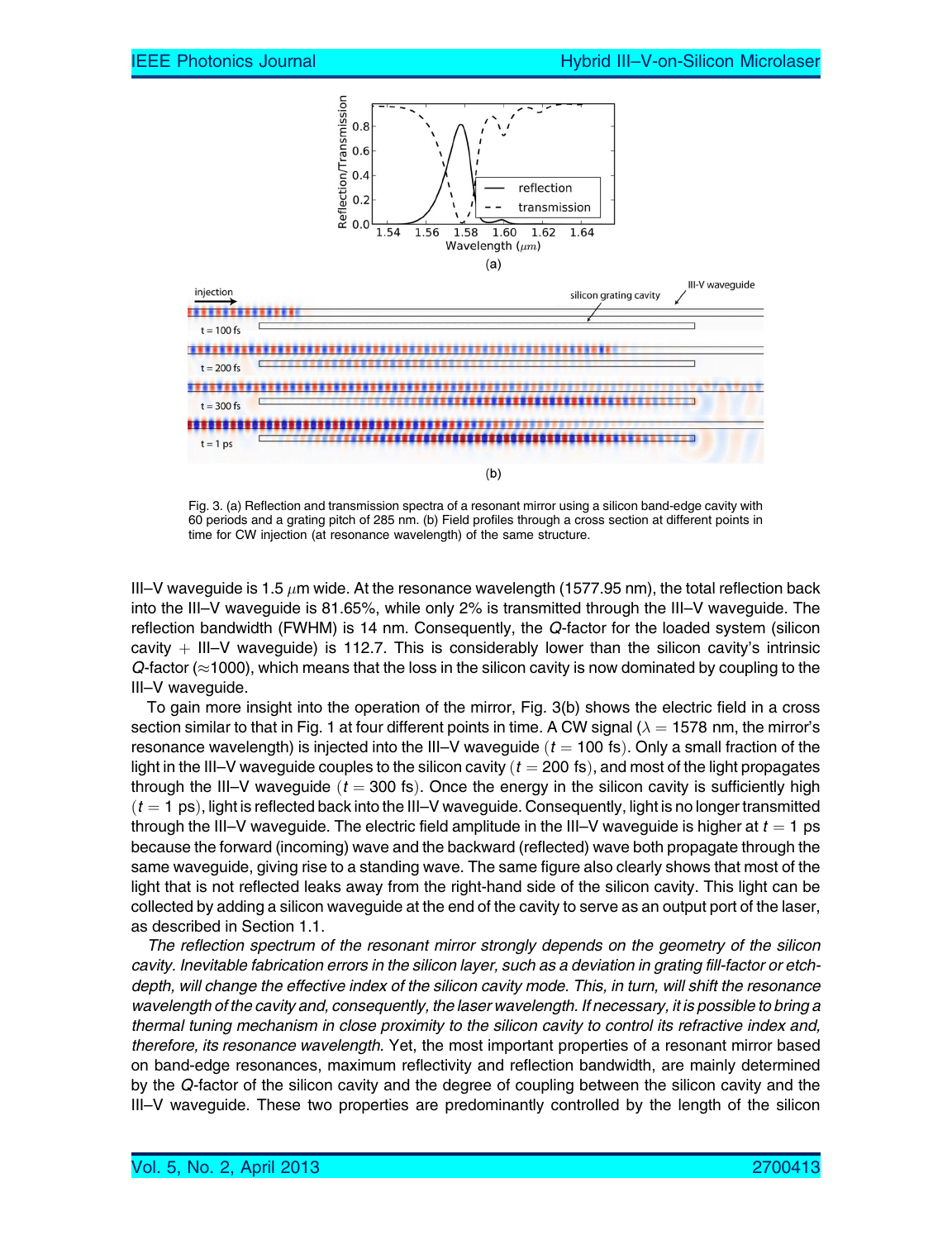

Fig. 4. Influence of the number of periods (a) and BCB thickness (b) on the reflection spectrum of a band-edge resonant mirror. Except for the variable parameter, the structure is identical to the one presented in Fig. 3. Solid lines are reflection spectra, dashed lines are transmission spectra.

grating and the bonding layer thickness. The next two paragraphs will elaborate on the influence of these two design parameters.

#### 2.2.1. Influence of Grating Length

Fig. 4(a) shows the reflection (solid) and transmission (dashed) spectra for three different mirrors. The three mirrors are identical to the structure in the previous paragraph [see Fig. 3(a)] except for the number of periods in the silicon grating. When increasing the length of the silicon grating, three things happen. First, the resonance wavelengths of the resonances in the intrinsic cavity shift toward shorter wavelengths, as can be seen in Fig. 2(b). Second, the Q-factor of these resonances increases [also in Fig. 2(b)]. Finally, because the band-edge mode is not localized but spread out along the length of the grating, increasing the number of grating periods will increase the interaction length between the III–V waveguide and the silicon cavity.

These three effects explain the behavior of the different spectra in Fig. 4(a). The wavelengths of the reflection maxima in Fig. 4(a) correspond to the resonance wavelengths in Fig. 3(b). When increasing the grating length from 40 periods to 60 periods, the maximum reflectivity increases from around 50% to 81.6%. This is the result of both the increase in the Q-factor and the longer interaction length, increasing the coupling. For 60 periods, the power transmitted through the III–V waveguide is almost zero. This indicates that the cavity is critically coupled to the III–V waveguide. If the number of periods is increased to 80, the maximum reflectivity only slightly increases from 81.6% to 82.6%. The amount of power that is transmitted through the III–V waveguide increases to around 10%. This indicates that the III–V waveguide is no longer critically coupled to the silicon cavity. Even though the reflection is slightly higher, this situation is not desirable because only 10% of the incoming light can be coupled to the silicon output waveguide and 10% is lost when transmitted through the III–V waveguide. In the critically coupled case (60 periods), almost no light is lost through the III–V waveguide, and the fraction of power that is directed to the silicon waveguide is much higher. The reflection bandwidth does not change significantly when varying the number of grating periods.

#### 2.2.2. Influence of Bonding Layer Thickness

Fig. 4(b) shows reflection and transmission spectra for resonant mirrors with 80-period-long silicon gratings and a bonding layer thickness of 300 nm, 350 nm, and 400 nm. All other parameters are identical to the structure presented in Fig. 3. Varying the bonding layer thickness mainly affects the coupling between the III–V waveguide and the silicon cavity. For this particular configuration, the system is critically coupled if the bonding layer thickness is 350 nm (zero transmission through the III–V waveguide).

Similar to the discussion in Section 2.2.1, the maximum reflectivity for the overcoupled system is slightly higher than the critically coupled case, but again, this configuration is not desirable because 10% of the incident light is lost through the III–V waveguide. Increasing the bonding layer thickness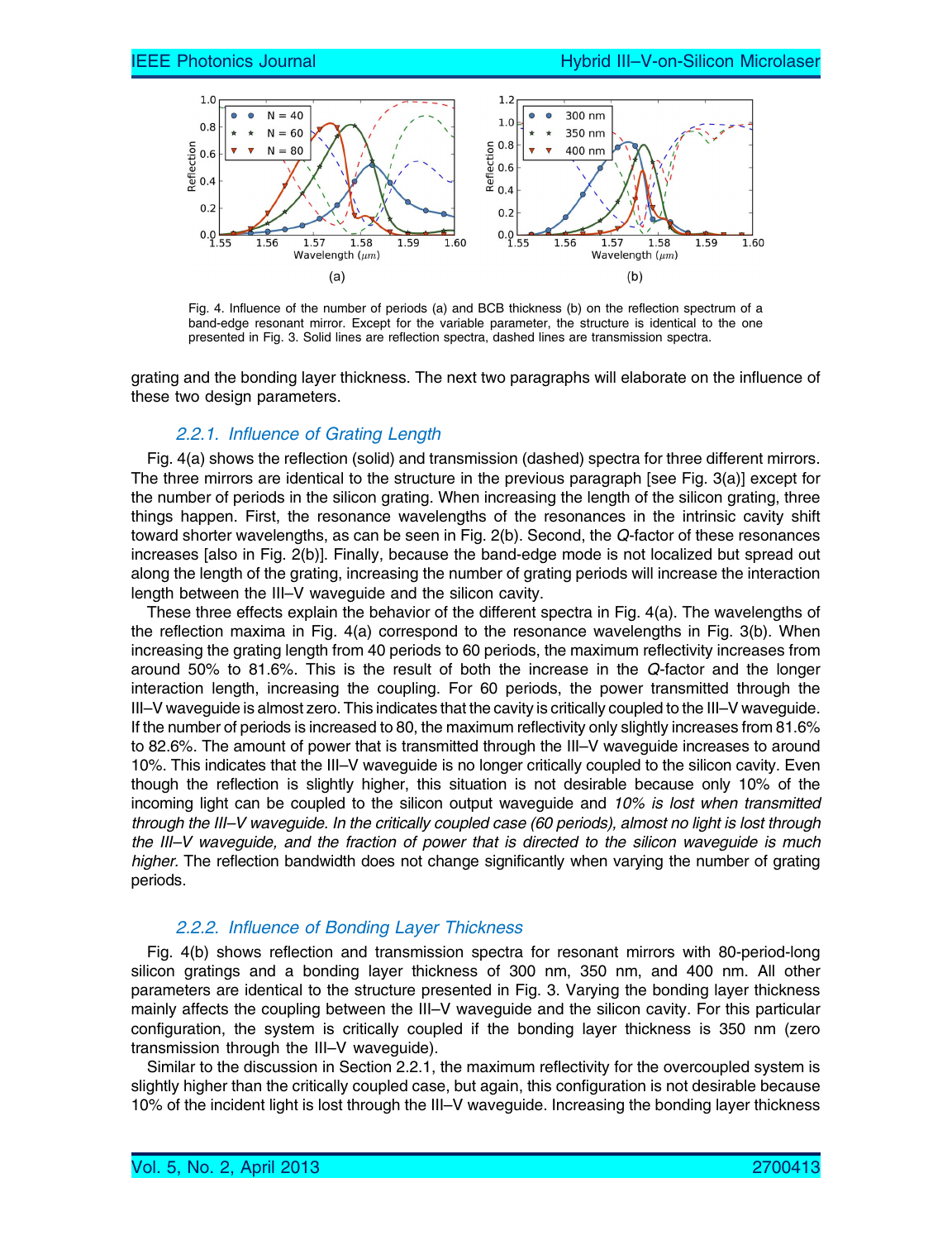

Fig. 5. Q-factor of the intrinsic defect resonators for different cavity lengths. The dimensions of the cavity are as indicated in the figure. The defect is always located in the center of the grating.

will reduce the coupling between the III–V waveguide and the silicon cavity and, in turn, reducing the maximum reflectivity. The FWHM bandwidth of the reflection peak also clearly reduces for increasing bonding layer thickness. The wavelength for peak reflectivity is weakly dependent on the bonding layer thickness. For a thinner bonding layer thickness, the evanescent tail of the silicon cavity mode feels the presence of the III–V waveguide on top, slightly changing the resonance wavelength of the combined system.

## 3. Defect Resonators

## 3.1. Introduction

By adding a defect to the periodic silicon grating, the structure now supports a localized mode within the stopband. Light in the defect is trapped between two barriers, which can lead to a resonator with higher Q-factors than band-edge resonators of equal length. The inset in Fig. 5 shows how the defect is introduced by adding a quarter-wave shift to the grating waveguide discussed in Section 2.

## 3.2. Intrinsic Cavity Properties

Fig. 5 plots the intrinsic cavity Q-factor as a function of the total number of periods of the structure. The defect is always located in the center of the grating (for example: for a total number of 60 periods, the defect is between two gratings of 30 periods each). The resonance wavelength is independent of the number of periods and is 1534 nm in this particular case (285-nm pitch).

The Q-factor saturates to a value around 4000 for cavities with 100 periods or more. In this case, the primary loss mechanism is scattering at the defect. It is possible to increase the Q-factor even more by carefully designing the size of the defect to reduce the out-of-plane scattering by canceling out different radiation fields with opposing signs [16]. This requires very low tolerances on the exact defect size, which is not realistic given the current state-of-the-art processing. In this paper, we will not try to optimize the Q-factor further.

## 3.3. Defect Resonators Used as Resonant Mirrors

Fig. 6(a) shows typical reflection and transmission spectra for a resonant mirror with a defect cavity. The grating has 60 periods, and the dimensions are as shown in the inset in Fig. 5. The III–V waveguide is identical to the one in Section 2, and the bonding layer thickness is 300 nm. This structure is similar to the band-edge resonant mirror in Fig. 3 except for the quarter-wave shift in the silicon grating. The reflection and transmission spectra also seem similar: In both cases, the maximum reflectivity is around 80%, and no light is transmitted through the III–V waveguide. However, there are subtle differences between both configurations. The maximum reflectivity is at a shorter wavelength, corresponding to the center instead of the edge of the bandgap in Fig. 2(a). Even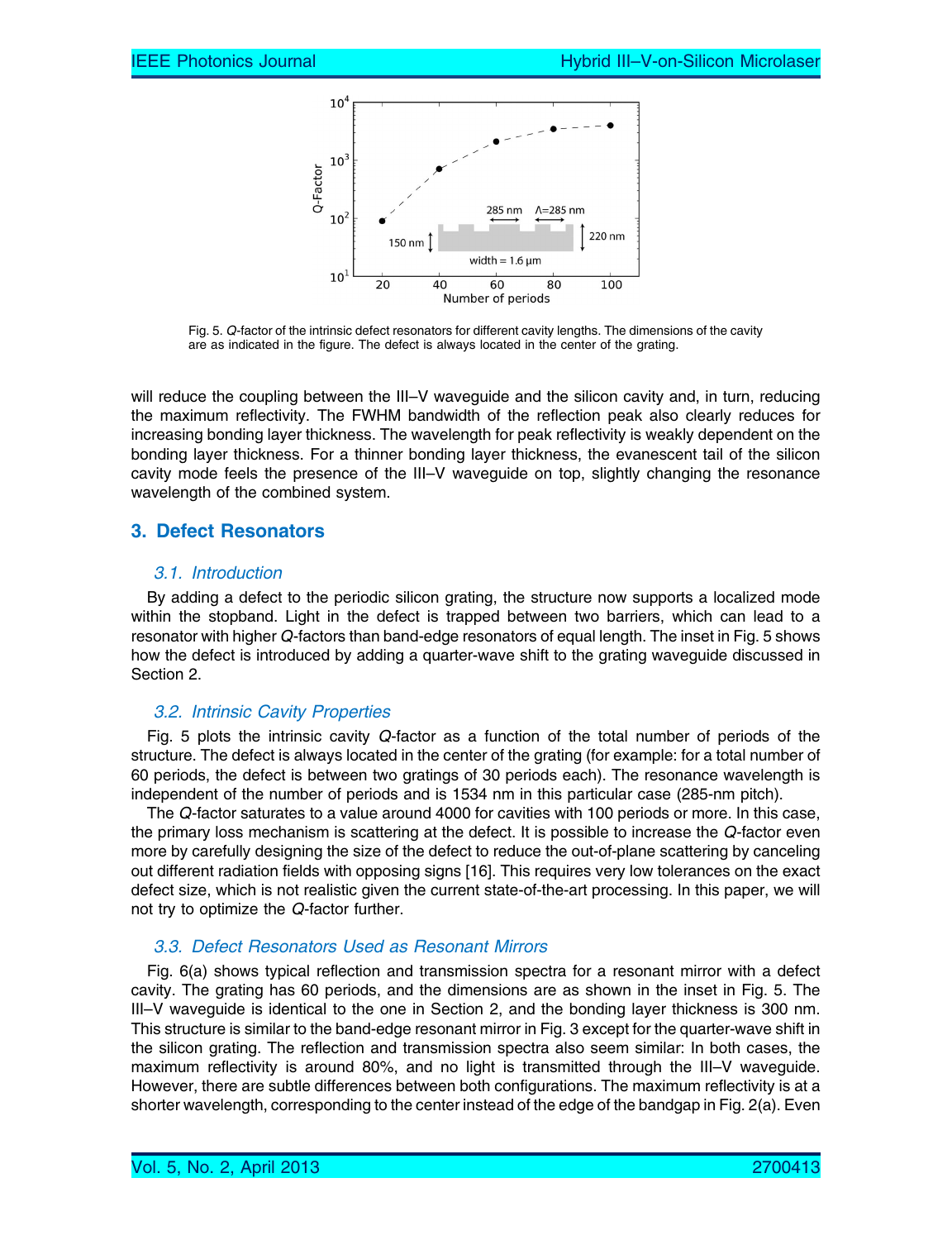

Fig. 6. (a) Typical spectrum for a resonant mirror with defect cavity. This particular example is for a 60-period grating with a defect in the center. The grating pitch is 285 nm, and the bonding layer thickness is 300 nm. (b) Field profiles at different points in time for CW injection at the cavity resonance wavelength.

though the bonding layer thickness and the grating length are the same, the reflection bandwidth of the defect resonant mirror is half (7 nm) the reflection bandwidth of the corresponding band-edge resonant mirror (14 nm). The reason for this is that the field profile of the defect resonance is not spread out along the length of the grating but is localized around the quarter-wave defect. Consequently, the interaction length between the traveling mode in the III–V waveguide and the resonance mode in the silicon grating is shorter, reducing the coupling between both.

Fig. 6(b) shows the electric field in a cross section similar to that in Fig. 1 at different points in time. The cavity dynamics are slower than the dynamics of the band-edge cavity, which was already indicated by the narrower line width. The figure also shows that the resonance mode is localized around the defect, resulting in a shorter interaction length with the propagating mode in the III–V waveguide.

Similar to the treatment on band-edge resonators, the next two paragraphs will deal with the influence of the grating length and bonding layer thickness on the reflection spectrum of the defectbased resonant mirror.

## 3.3.1. Influence of Grating Length

In Fig. 7(a), the reflection and transmission spectra for different grating lengths are depicted. Again, N is the total number of grating periods. The device parameters are similar to the resonant mirror in Fig. 6 except for the number of periods in the silicon grating. As stated before, the field profile of the silicon cavity mode is localized around the quarter-wave defect. Consequently, its shape and spatial extent, hence the interaction length with the III–V waveguide mode, is only weakly dependent on the number of periods in the grating. Therefore, the coupling between the III–V waveguide and the silicon cavity can be considered independent of the number of periods in the grating. This is also indicated by the fact that the structure is always close to critical coupling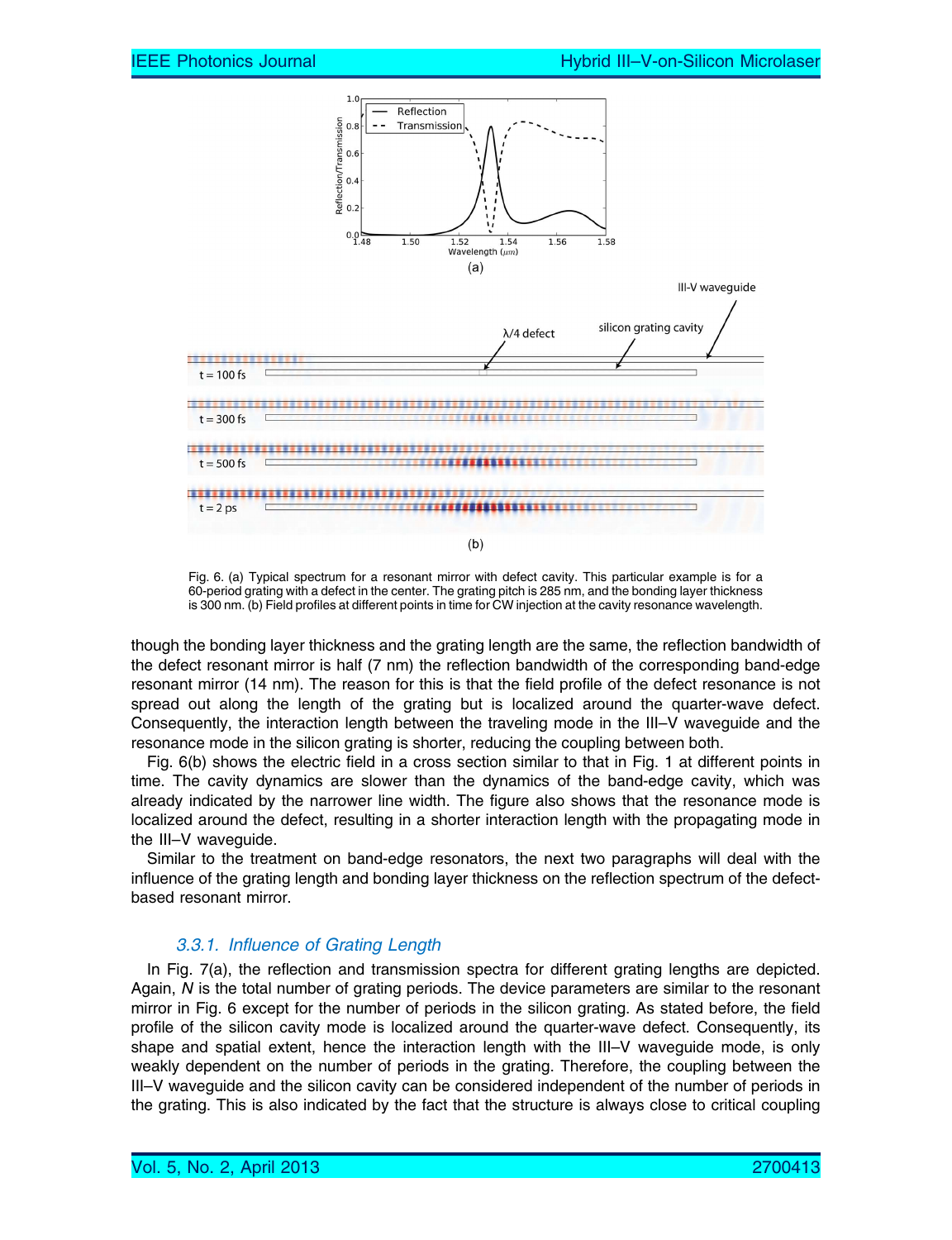

Fig. 7. Influence of the number of periods (a) and BCB thickness (b) on the reflection spectrum of a defect cavity resonant mirror. Except for the varied parameter, the structure is identical to the one presented in Fig. 6. Solid lines are reflection spectra, dashed lines are transmission spectra.

(no transmission through the III–V waveguide), regardless of the number of periods in the grating. If the silicon cavity is critically coupled to the III–V waveguide, the maximum reflectivity is mainly determined by the Q-factor of the cavity and varies from 50% for  $N = 40$  periods to 88% for  $N = 100$  periods.

#### 3.3.2. Influence of Bonding Layer Thickness

Fig. 7(b) shows the reflection and transmission spectra for the defect resonant mirror in Fig. 6 for three different values of the bonding layer thickness. This graph is similar to Fig. 4(b). By increasing the bonding layer thickness, the coupling between the III–V waveguide and the silicon cavity is decreased. Consequently, the maximum reflectivity decreases, and the reflection bandwidth becomes narrower.

## 4. Laser Properties

To design a laser using the resonant mirrors described in the previous sections, the only parameter left to decide is the distance between the two mirrors. In between the two mirror sections, the light is fully confined to the III–V waveguide, as shown in Fig. 1. The choice of the length of this III–V waveguide between the two mirror sections is important because it will determine the spectral properties (SMSR) and threshold power of the laser.

Fig. 8(a) shows the different longitudinal resonances for a resonant mirror laser with the defectbased grating mirror in Fig. 6 and mirror spacing  $L$  of 10  $\mu$ m, 20  $\mu$ m, 50  $\mu$ m, and 100  $\mu$ m. The dashed line is the reflection spectrum of the mirror [same as in Fig. 6(a)]. The solid lines indicate the different resonances of the laser structure. The resonance wavelengths are calculated by considering the phase shift of the resonant mirror and the phase accumulated when propagating through the III–V waveguide. The length of each laser is slightly adjusted to align the peak of the resonant mirror's reflection spectrum to one of the longitudinal resonances. The amplitude of each bar in Fig. 8(a) is the modal gain  $g_{\text{th}}$  (in cm<sup>-1</sup>) required in the III–V waveguide to reach lasing threshold. The modal threshold gain is calculated by assuming no internal losses in the III–V waveguide, so:  $g_{\text{th}} =$  $\ln(R^2)/2L_{\text{tot}}$ . L<sub>tot</sub> is the total length the light travels in the III–V waveguide. To a good approximation, this is the distance between the two defects in the silicon cavities, so  $L_{\rm tot}\approx L+$  17  $\,\mu$ m, because each silicon grating is about 17  $\mu$ m long, and the defect is in the center of the grating. Fig. 8(b) shows the electric field distribution through a cross section of a device with  $L=20\;\mu$ m. The figure also shows how  $L$  and  $L_{\text{tot}}$  are defined.

If modal threshold gain  $g<sub>th</sub>$  is known, the most important laser properties can be calculated by considering the differential equation describing the time evolution of carrier density  $N(t)$  in the laser's active region

$$
\frac{dN(t)}{dt} = \frac{P(t)}{h\nu_p V_a} - AN(t) - BN^2(t) - CN^3(t) - v_g G(N)S(t). \tag{1}
$$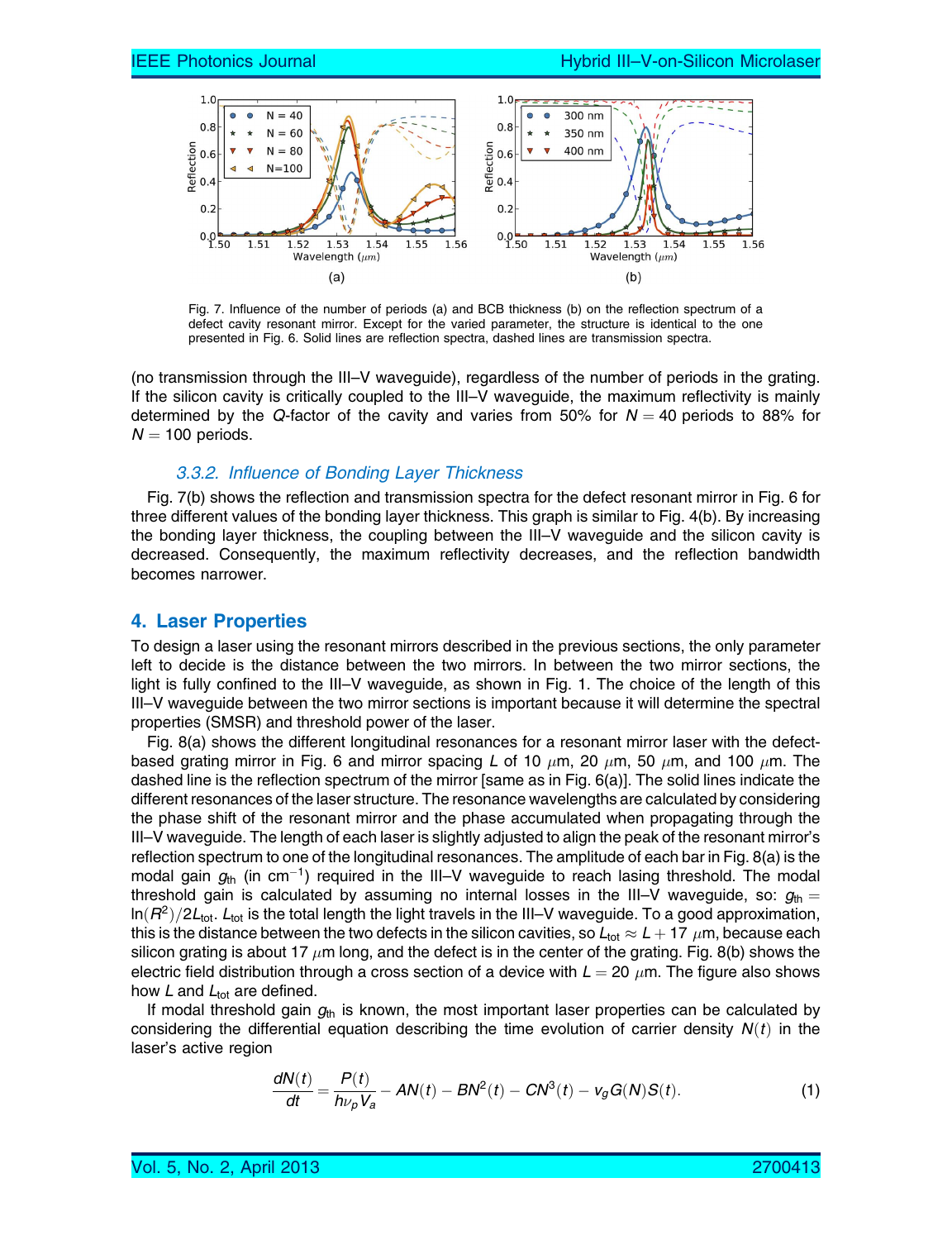

Fig. 8. (a) Resonances of the laser structure for different values of the spacing L between the resonant mirror structures. The dashed curve is the reflection spectrum of the resonant mirror that is used (identical to that in Fig. 6). The height of each bar representing a laser resonance is the modal gain required to reach threshold for that particular resonance. (b) Field distribution of the resonant laser mode with the lowest threshold gain for a  $20 - \mu m$  spacing between the resonant mirrors.

In this equation,  $P(t)$  is the pump power absorbed in the active region, h is Planck's constant,  $\nu_p$  is the frequency of the pump beam,  $V_a$  is the volume of the active region, A is the Shockley–Read– Hall recombination coefficient,  $B$  is the spontaneous recombination coefficient,  $C$  is the Auger recombination coefficient,  $v_q$  is the group velocity of the fundamental mode in the III–V waveguide,  $G(N)$  is the carrier-dependent material gain, and  $S(t)$  is the cavity's photon density. Assuming a bulk InGaAsP active layer, the material gain in the active layer depends linearly on the carrier density

$$
G(N)=G_0(N-N_0). \hspace{1.5cm} (2)
$$

In this equation,  $G_0$  is the differential gain, and  $N_0$  is the transparency carrier density. Modal gain g is related to material gain G by the confinement factor  $\Gamma$  of the fundamental eigenmode of the III–V waveguide:  $g = \Gamma G$ . With this relationship, the carrier density  $N_{th}$  required to reach threshold can be calculated using equation (2). Next, the threshold pump power  $P_{th}$  is calculated by setting  $dN/dt$ and S to zero, assuming  $N = N_{th}$  and solving equation (1) for P.

Photon density  $S$  in the III–V waveguide is

$$
S = \frac{P - P_{\text{th}}}{h\nu_p v_g G_{\text{th}} V_a}.
$$
\n(3)

Consequently, laser output power  $P_{\text{out}}$  is

$$
P_{\text{out}} = \eta h \nu_l \frac{V_a}{\Gamma} \frac{v_g}{2L_{\text{tot}}} S = \eta \frac{\nu_l}{\nu_p} \frac{P - P_{\text{th}}}{2L_{\text{tot}} g_{\text{th}}}.
$$
(4)

In this equation,  $\eta$  is the fraction of the mirror's incident power that is coupled into the silicon output waveguide, and  $\nu_l$  is the laser frequency. The SMSR can be calculated using [17]

$$
SMSR = \frac{\Delta g_{\text{th}}}{g_{\text{th}}} \frac{V_a}{\Gamma n_{\text{sp}}} S \tag{5}
$$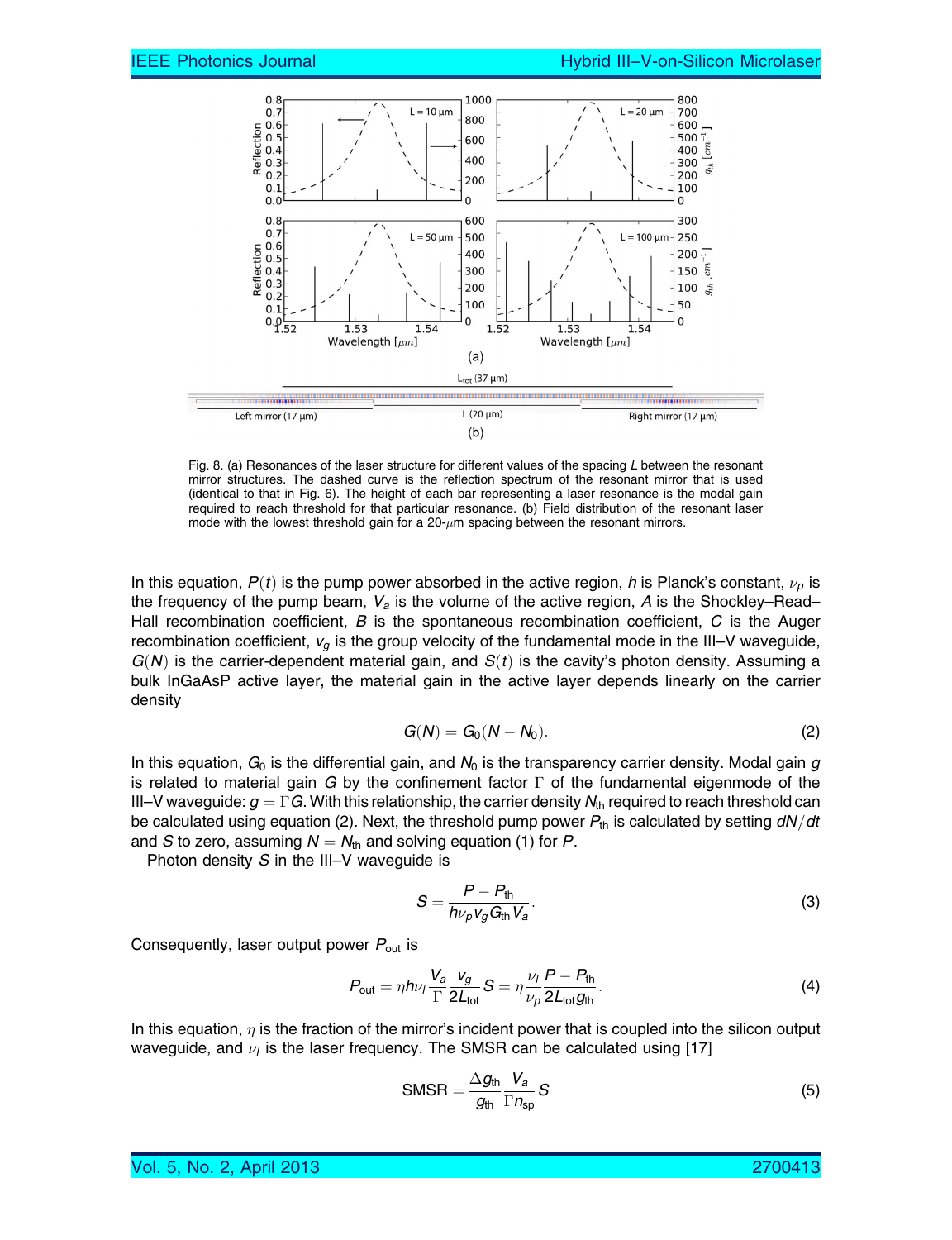#### TABLE 1

#### Parameters in rate-equation model

| Symbol           | Parameter                             | Value                                  | Reference  |
|------------------|---------------------------------------|----------------------------------------|------------|
| $\boldsymbol{A}$ | SRH-recombination coefficient         | $10^8 s^{-1}$                          | [19]       |
| B                | spontaneous recombination coefficient | $2 \times 10^{-10}$ $cm^3 s^{-1}$      | $[19]$     |
| $\,C$            | Auger recombination coefficient       | $1.63 \times 10^{-28}$ $cm^6 s^{-1}$   | $[19]$     |
| $v_g$            | III-V waveguide group velocity        | $10^8 \; ms^{-1}$                      | simulation |
| $G_0$            | differential gain $(dG/dN)$           | $3.13 \times 10^{-16}$ cm <sup>2</sup> | [20]       |
| $N_0$            | Transparency carrier density          | $6.5 \times 10^{17}$ cm <sup>-3</sup>  | [20]       |
| г                | III-V waveguide confinement factor    | 43.3%                                  | simulation |
| $\nu_p$          | frequency of pump beam                | $c/1.0 \mu m$                          |            |
| $\nu_l$          | output frequency of laser             | $c/1.55 \mu m$                         |            |
| $\eta$           | transmission to SOI waveguide         | $15\%$                                 | simulation |
| $n_{sp}$         | spontaneous emission factor           | $\overline{2}$                         | [17]       |

#### TABLE 2

#### Calculated laser properties

| $L \, \mathrm{[} \mu m \mathrm{]}$ | $P_{th}$ [ $\mu$ W] | $P_{out}$ [µW] $(P = 2P_{th})$ | SMSR [dB] |
|------------------------------------|---------------------|--------------------------------|-----------|
| 10                                 | 623.                | 51.8                           | 39.8      |
| 20                                 | 592.                | 49.3                           | 40.2      |
| 50                                 | 658.                | 55.2                           | 41.4      |
| 100                                | 872.                | 72.8                           | 42.4      |

where  $n_{sp}$  is the spontaneous emission factor, and  $\Delta g_{th}$  is the difference in modal threshold gain between the main laser mode and the strongest side-mode. Table 2 shows these laser properties for different lengths L between the mirrors. The parameters used in the calculations are in Table 1. The values for the different laser properties do not vary significantly for the different values of L. A spacing of 20  $\mu$ m between the mirrors yields the lowest threshold power. For shorter devices, the threshold gain rises quickly. For longer devices, the threshold gain is low, but the volume of the active region  $V_a$  is large, requiring a large amount of free carriers. The calculated SMSR is very high, around 40 dB in all cases (for  $P = 2P_{th}$ ). These calculations correspond well to our recent experimental results [18] where we demonstrated a resonant mirror laser with mirrors identical to the ones used in this simulation and a mirror spacing of 20  $\mu$ m. For these devices, we found a threshold power of 0.6 mW (we estimate that 10% of 6-mW incident pump power is absorbed by the InGaAsP layer) and an SMSR of 39 dB.

In calculating the values in Table 2, one of the longitudinal resonances was aligned to the maximum of the mirror's reflection spectrum. In reality, small changes in the effective index of the III–V waveguide will shift the longitudinal resonance wavelength away from the maximum reflectivity and alter the laser properties. Fig. 9 shows how threshold power  $P_{th}$  and SMSR change when the effective index of the III–V waveguide shifts with an amount  $\Delta n$ . Using an optical mode solver, the changes in  $\Delta n$  can be related to changes in width  $(\Delta n/\Delta W = 0.01/200$  nm), height  $(\Delta n/\Delta H =$ 0.029/10 nm), and temperature  $(\Delta n/\Delta T = 0.024/100K$  [21]) of the III–V waveguide. The laser wavelength shifts at  $\Delta \lambda / \Delta n = 5$  nm/0.04.

Fig. 9 shows that for the shorter distance between the resonant mirrors, a significant advantage in terms of stability toward changes in the effective index is obtained. Lasers with a spacing between the mirrors of 20  $\mu$ m or less can easily accommodate a  $\Delta n$  offset of 0.01, which corresponds to a 10% margin on the waveguide width or a 50-K rise in temperature. As can be expected from a thinfilm device, all configurations are very sensitive to changes in the thickness of the III–V waveguide, but this can be controlled very accurately using epitaxial growth.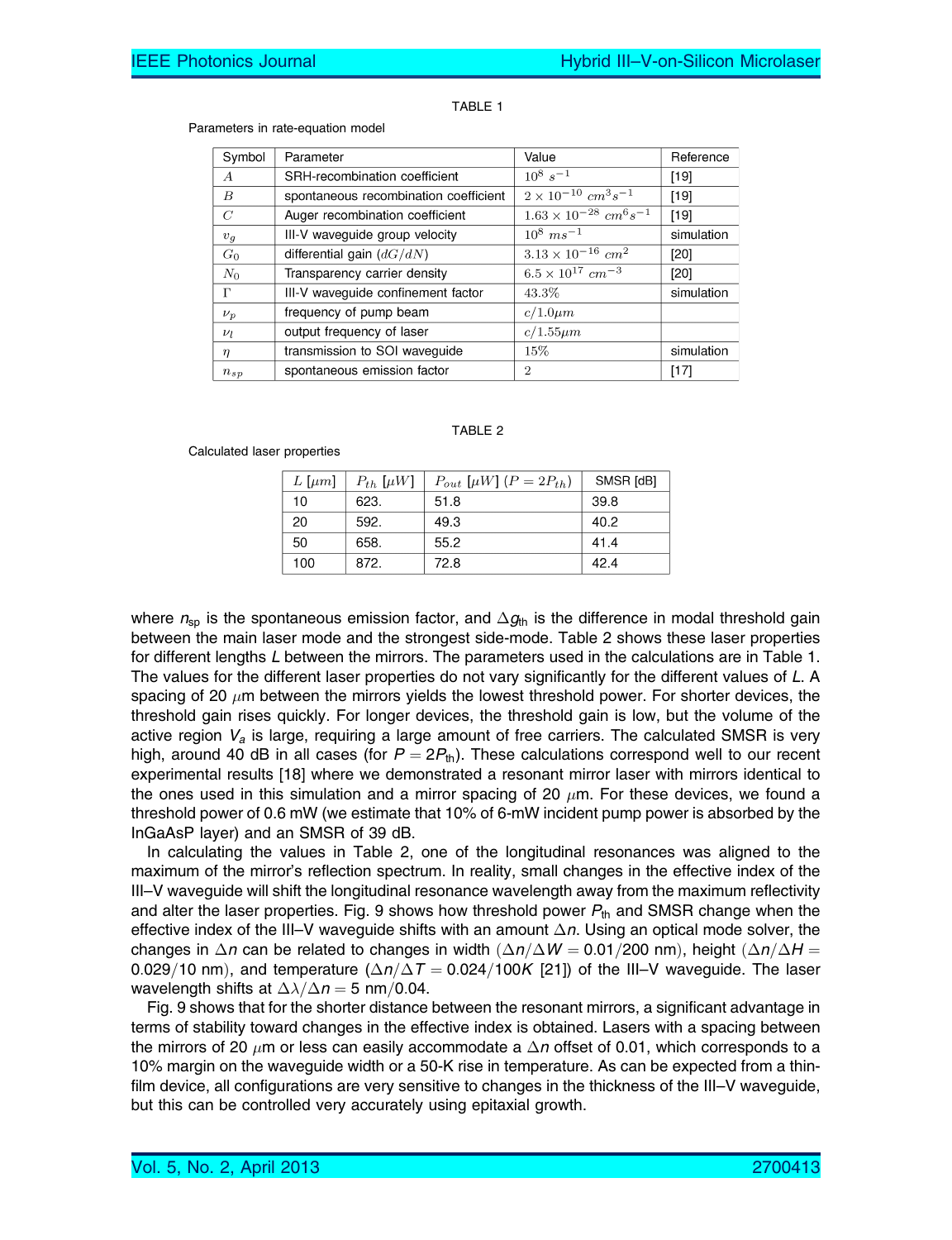

Fig. 9. Threshold power (solid line) and SMSR (dashed line) for changes in  $n_{\text{eff}}$  for different values of the spacing between the resonant mirrors. Changes in  $\Delta n$  can be related to changes in width  $(\Delta n/\Delta W =$ 0.01/200 nm), height  $(\Delta n/\Delta H = 0.029/10$  nm), and temperature  $(\Delta n/\Delta T = 0.024/100K)$  of the III–V waveguide.

According to the previous discussion, the ideal spacing between the two silicon mirrors is between 10  $\mu$ m and 20  $\mu$ m for this particular case. For shorter devices, the gain necessary to reach threshold will increase, and the required carrier density will be too high. Longer devices are too sensitive to variations in the effective index of the III–V waveguide, which can result in multimode lasing and unpredictable behavior.

## 5. Conclusion

In this paper, we have presented a novel approach to heterogeneously integrated III–V-on-silicon microlasers, based on the concept of resonant mirrors. We have studied the behavior of such mirrors in two different configurations: using a band-edge grating resonator and a defect grating resonator. In both cases, we investigated how the characteristics of the reflection and transmission spectra changed when the values of the most important parameters were varied. Using the mirror characteristics, the threshold power and SMSR were estimated to be 600  $\mu$ W and 40 dB, respectively. Recent experimental results are in good agreement with these calculations. This work paves the way for the realization of large arrays of single-mode microlasers cointegrated on a silicon chip, with a well controlled lasing wavelength and wavelength spacing. This can be of particular interest for WDM applications or as a source for spectroscopic sensing systems.

#### **References**

- [1] G. Wang, M. Leys, N. Nguyen, R. Loo, G. Brammertz, O. Richard, H. Bender, J. Dekoster, M. Meuris, M. Heyns, and M. Caymax. (2011, Jan.). Growth of high quality InP layers in STI trenches on miscut Si (001) substrates. J. Cryst. Growth [Online]. 315(1), pp. 32–36. Available: http://linkinghub.elsevier.com/retrieve/pii/S0022024810004902
- [2] H. Rong, A. Liu, R. Jones, O. Cohen, D. Hak, R. Nicolaescu, A. Fang, and M. Paniccia. (2005, Jan.). An all-silicon Raman laser. Nature [Online]. 433(7023), pp. 292–294. Available: http://www.ncbi.nlm.nih.gov/pubmed/15635371
- [3] R. E. Camacho-Aguilera, Y. Cai, N. Patel, J. T. Bessette, M. Romagnoli, L. C. Kimerling, and J. Michel. (2012, May). An electrically pumped germanium laser. Opt. Exp. [Online]. 20(10), pp. 11 316-11 320. Available: http://www.ncbi.nlm. nih.gov/pubmed/22565752
- [4] G. Roelkens, L. Liu, D. Liang, R. Jones, A. Fang, B. Koch, and J. Bowers, "III–V/silicon photonics for on-chip and interchip optical interconnects," Laser Photon. Rev., vol. 4, no. 6, pp. 751–779, Nov. 2010.
- [5] A. W. Fang, E. Lively, H. Kuo, D. Liang, and J. E. Bowers, "A distributed feedback silicon evanescent laser," Opt. Exp., vol. 16, no. 7, pp. 4413–4419, Mar. 2008.